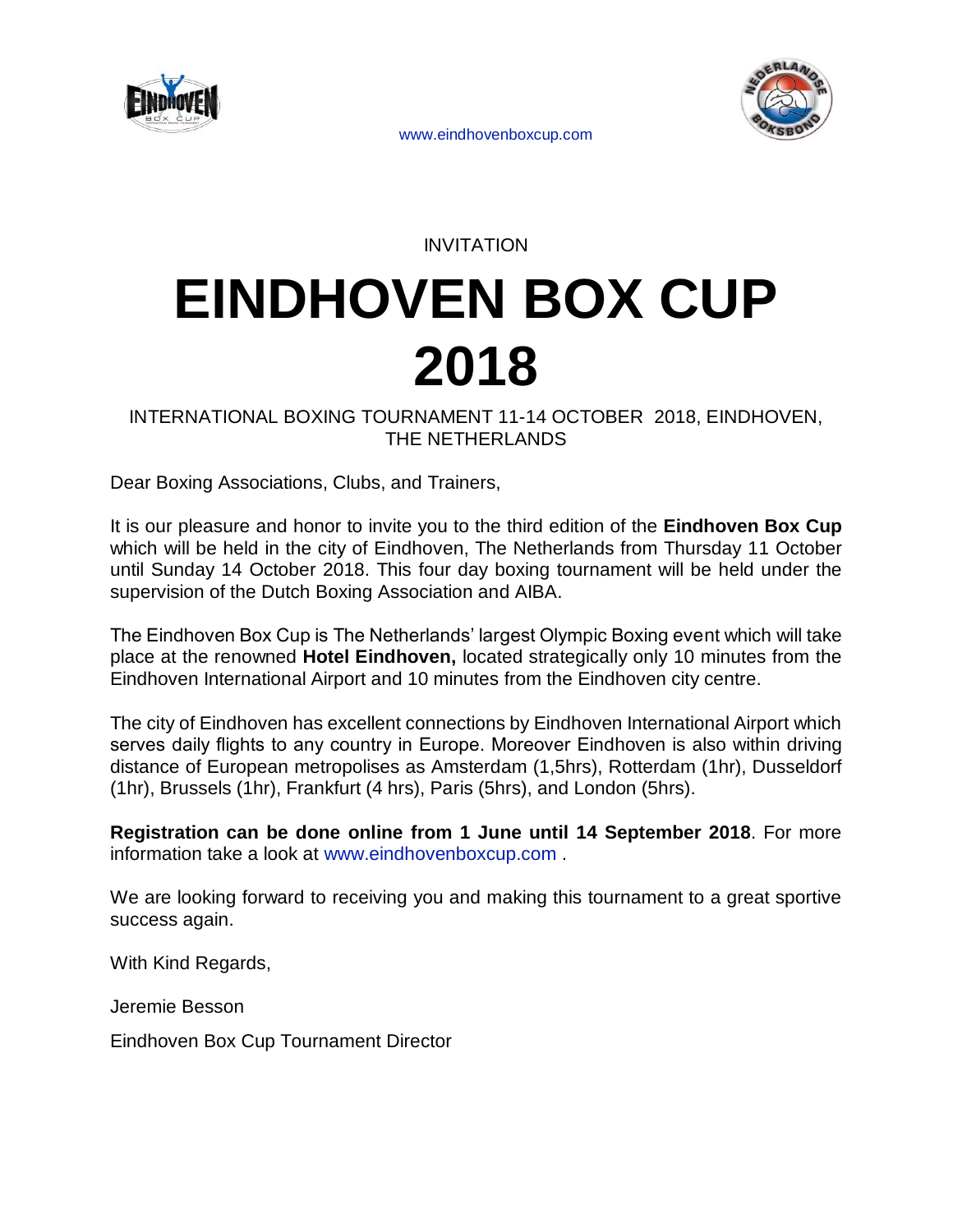



**VENUE** Hotel Eindhoven Aalsterweg 322 5644 RL EINDHOVEN

## **ACCOMMODATION**

The venue of competition, Hotel Eindhoven, provides a special designed "Eindhoven Box Cup Package" which can be booked directly with the hotel using the reference and contact information mentioned below.\*

Room + Breakfast buffet\*\*

- 1 person Room €67,50 per person per night
- 2 person Room €40,00 per person per night
- 3 person Room €35,00 per person per night

Room + Breakfast buffet + Dinner buffet\*\*

- 1 person Room €90,00 per person per night
- 2 person Room €62,50 per person per night
- 3 person Room €57,50 per person per night

\*Booking at Hotel Eindhoven is advised not obligated

\*\* It is possible to purchase drinks, sandwiches and snacks for lunch at the venue, additional lunch buffet is available upon request for €17,50. Please contact hotel booking email.

## **BOOKING INFORMATION**

Hotel Eindhoven +31 40 211 60 33 [eindhoven@valk.com](mailto:eindhoven@valk.com)  Reference number **EIN- GF92199**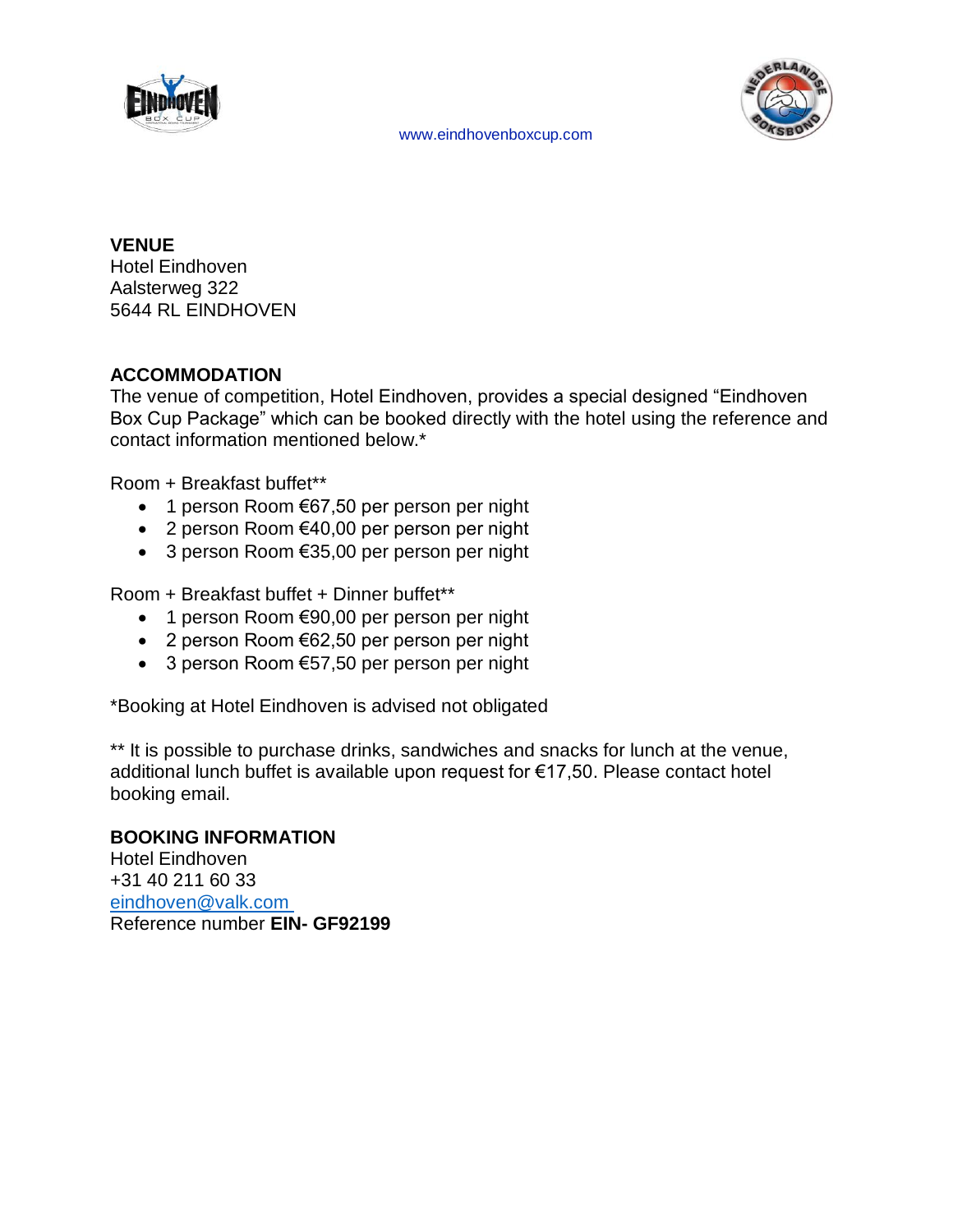



## **SCHEDULE**

| <b>Date</b>              | <b>Time</b>        | <b>Phase</b>                              |
|--------------------------|--------------------|-------------------------------------------|
| Thursday 11 October 2018 | 15:00 - 17:00 hr   | Registration, Weigh-in, Medical           |
|                          | 19:00 - 20:00 hr   | Technical Meeting, Draws &<br>Programming |
| Friday 12 October 2018   | $08:00 - 09:00$ hr | Weigh-in & Medical                        |
|                          | $12:00$ hr         | Quarterfinals Session 1                   |
|                          | $15:00$ hr         | Quarterfinals Session 2                   |
|                          | 19:00 hr           | Quarterfinals Session 3                   |
| Saturday 13 October 2018 | 08:00 - 09:00 hr   | Weigh-I n & Medical                       |
|                          | $12:00$ hr         | Semi-finals Session 1                     |
|                          | 15:00 hr           | Semi-finals Session 2                     |
|                          | 19:00 hr           | Semi-finals Session 3                     |
| Sunday 14 October 2018   | 08:00 - 09:00 hr   | Weigh-in & Medical                        |
|                          | $12:00$ hr         | <b>Finals Session 1</b>                   |
|                          | 15:00 hr           | <b>Finals Session 2</b>                   |

# **BOXERS AGE, WEIGHT AND CLASSIFICATION**

| Age*                 | Weight                                                                       | <b>Experience/Rounds</b> |
|----------------------|------------------------------------------------------------------------------|--------------------------|
| Elite Male $(19+)$   | Men: 46-49kg, 52kg, 56kg,<br>60kg, 64kg, 69kg, 75kg, 81kg,<br>91kg, 91+kg    | Open class / 3x3         |
| Elite Female $(19+)$ | Women: 45-48kg, 51kg, 54kg,<br>57kg, 60kg, 64kg, 69 kg, 75kg,<br>81kg, 81+kg | Open class / 3x3         |

\*Age is determined by the year of birth, as by AIBA regulation.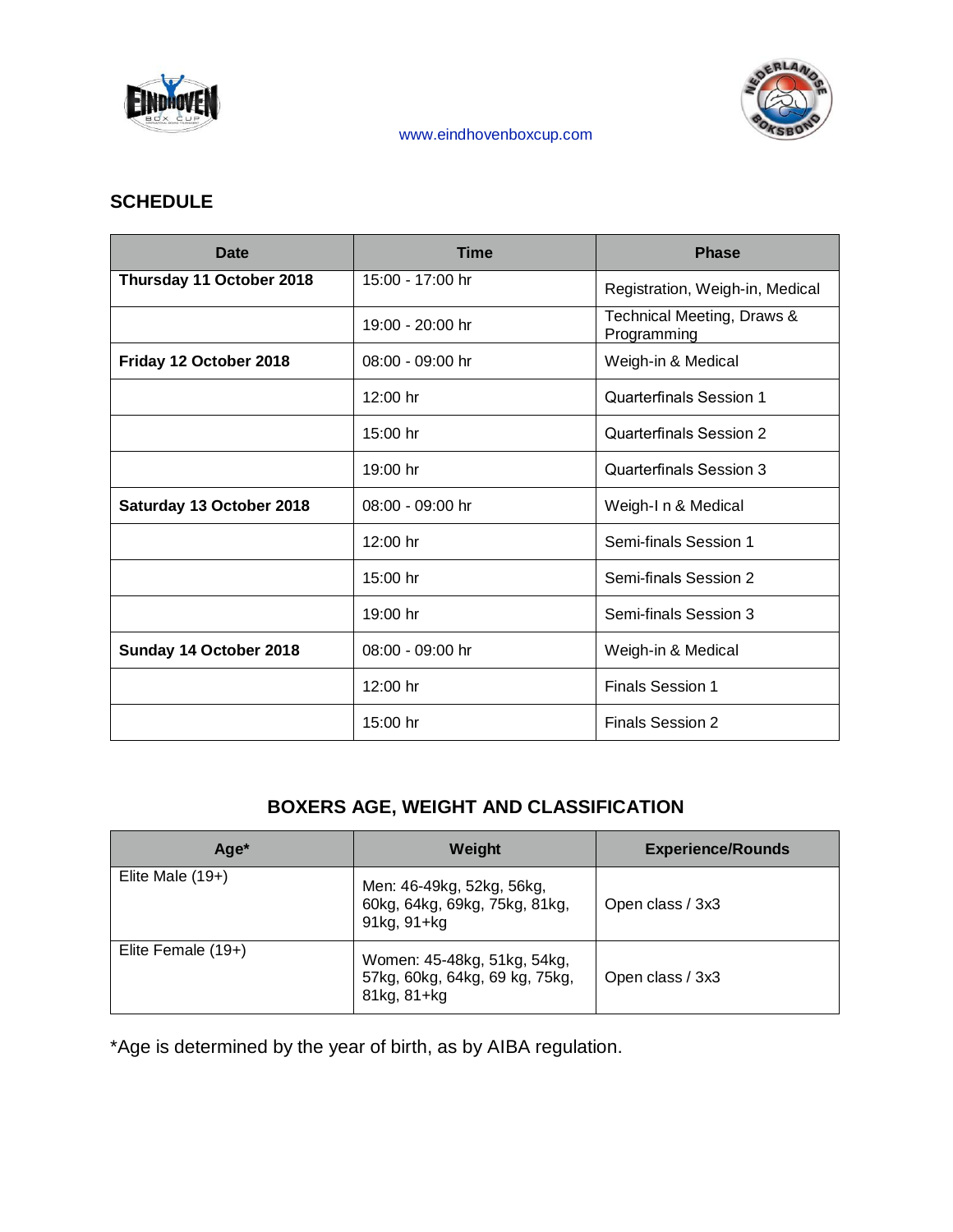



#### **TOURNAMENT RULES**

The Eindhoven Box Cup will be held under supervision of the Dutch Boxing Association, by regulations of the Dutch Boxing Association which is affiliated with the EUBC and **AIBA**.

The maximum number of boxers in one group will be 8. In the likely event more than 8 boxers sign up in one class, multiple groups will be made. The organization reserves the right to move boxers one weight class down or up in case of too few entries to complete a group. There will be **NO SEEDING**, draws are made randomly by our computerized entry, draw and program system.

All boxers **MUST ATTEND INITIAL WEIGH IN** on Thursday 11 October 2018. On the initial weigh-in weight classes must be made. On the daily weigh-in only the maximum weight limit will be controlled, not the minimum weight limit.

**Team delegations of more than 3 boxers must bring one AIBA certified R&J to officiate at the tournament on their own expenses.** (If your team can't support in this please contact the organization by email address in contact information)

All Boxers must bring their valid national or international record books with up-to-date annual Medical Exams.

All coaches must have national or AIBA certification. Without appropriate and visible certification coaches will not be allowed at ringside.

## **REGISTRATION**

Entry fees are 25 euro per person (boxer or trainer). For referees or judges no entry fees are applicable.

Final registration can be done through our website from 1 June until 14 September 2018. Registrations can be edited until the entry closing date and will only be accepted and entered after payment of the entry fees.

## **TRANSPORTATION**

All participants have to cover their travel expenses to and from Eindhoven and the venue of competition: Hotel Eindhoven. Instructions on how to reach the venue can be provided upon request.

The organization will arrange a transfer from Eindhoven Airport and Eindhoven CS Railway Station to the venue up on request, free of charge. Please send an e-mail to [transport@eindhovenboxcup.com](mailto:transport@eindhovenboxcup.com)